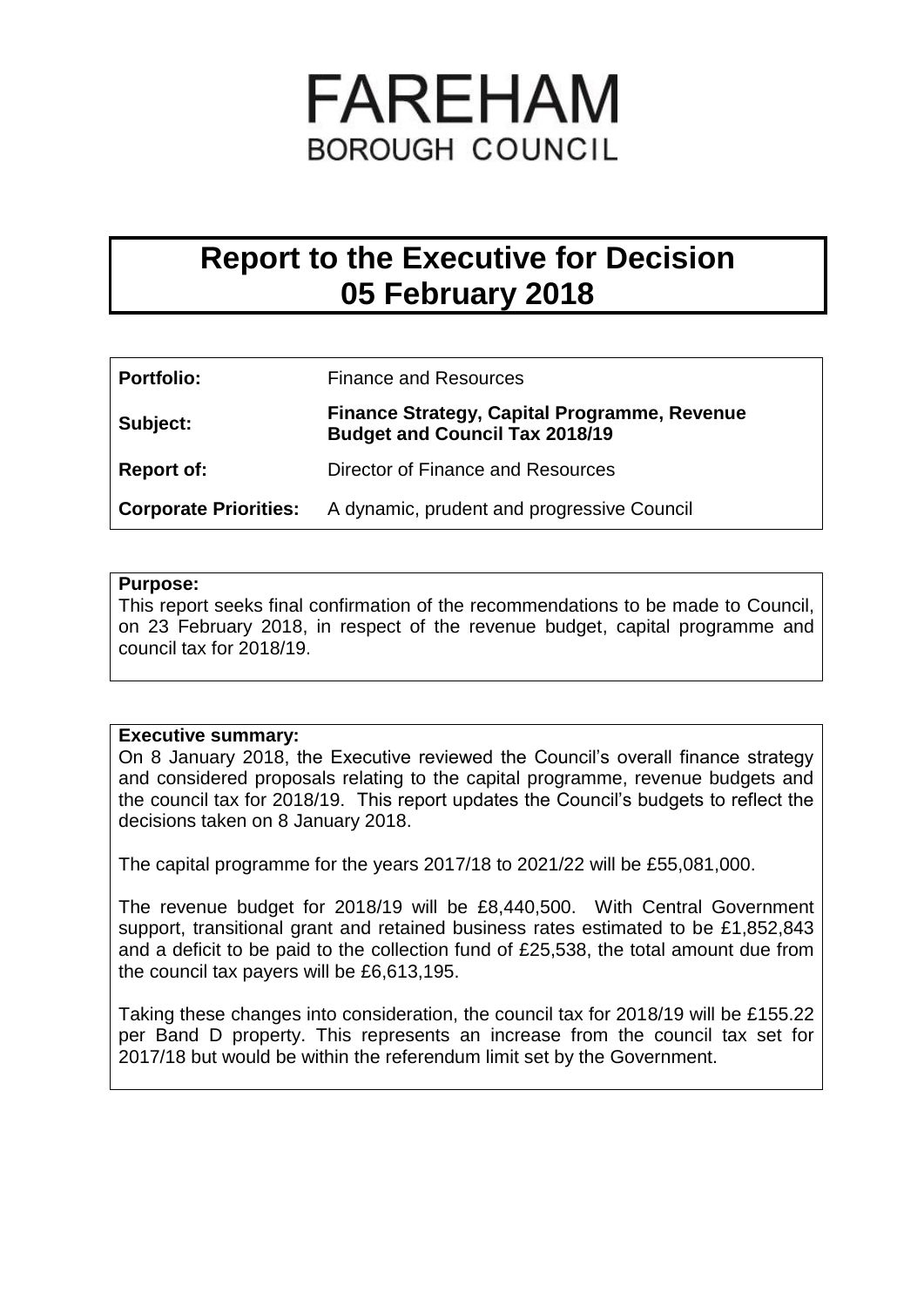#### **Recommendation/Recommended Option:**

It is recommended that the Executive approve and recommend to the meeting of the Council to be held on 23 February 2018:

- (a) the capital programme and financing of £55,081,000;
- (b) an overall revised revenue budget for 2017/18 of £8,616,700;
- (c) a revenue budget for 2018/19 of £8,440,500;
- (d) the surplus in the spending reserve remains in the reserve to cover the anticipated future funding shortfalls as set out in paragraphs 18-21; and
- (e) a council tax for Fareham Borough Council for 2018/19 of £155.22 per band D property, which represents a £5.00 increase when compared to the current year and is within referendum limits.

#### **Reason:**

To allow the Council to approve the Council Tax for 2018/19.

**Cost of proposals:** Not applicable

**Appendices: Appendix A: Overall Total Budget for 2018/19** 

**Background papers:** None

**Reference papers:** None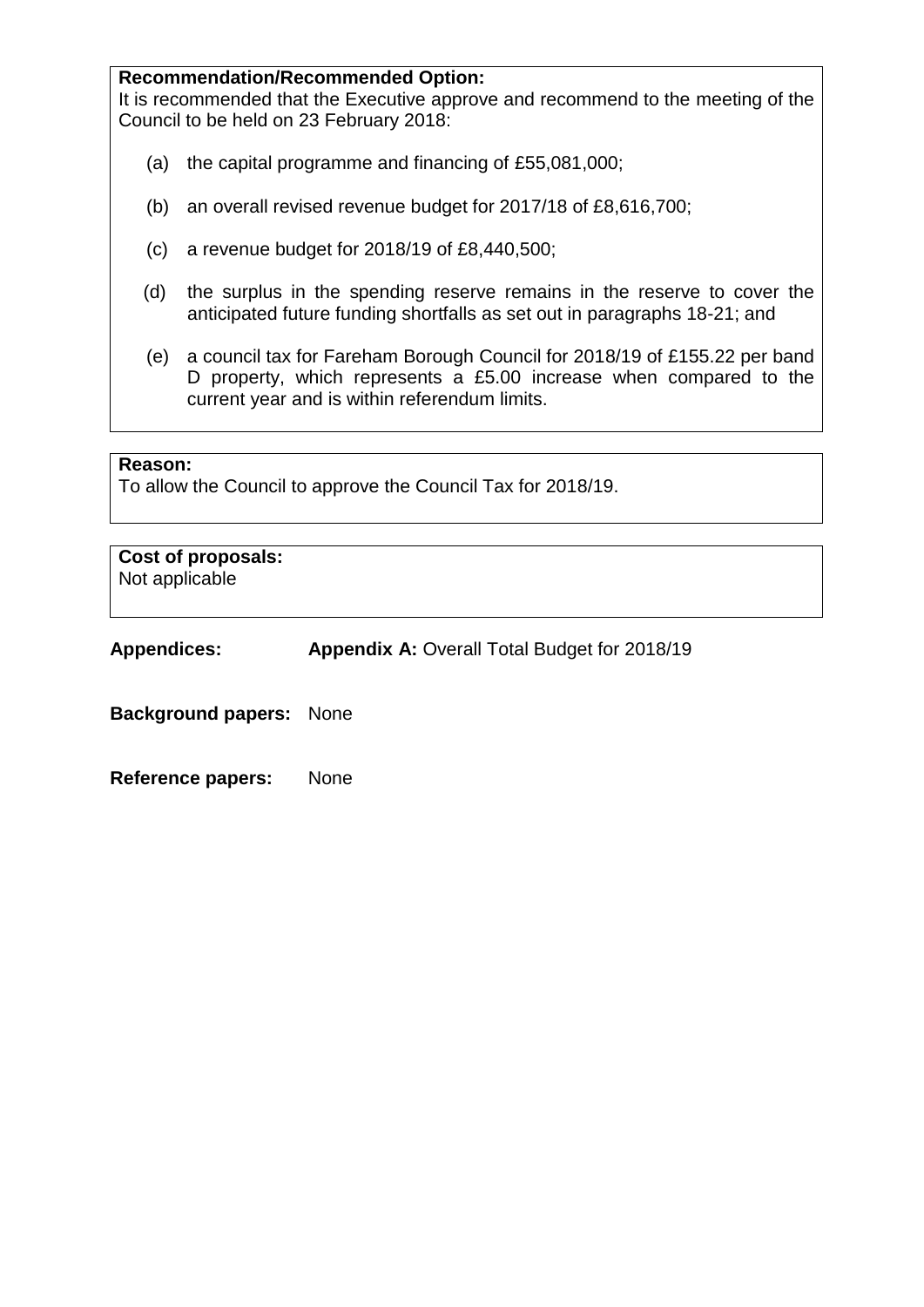# **FAREHAM BOROUGH COUNCIL**

# **Executive Briefing Paper**

| Date:               | 05 February 2018                                                               |
|---------------------|--------------------------------------------------------------------------------|
| Subject:            | Finance Strategy, Capital Programme, Revenue Budget and Council<br>Tax 2018/19 |
| <b>Briefing by:</b> | Director of Finance and Resources                                              |
| <b>Portfolio:</b>   | <b>Policy and Resources</b>                                                    |

# **INTRODUCTION**

- 1. On 8 January 2018 the Executive reviewed the Council's overall finance strategy and considered proposals relating to:
	- The capital programme for 2017/18 to 2021/22;
	- The revised revenue budget for 2017/18;
	- Fees and charges for 2018/19;
	- The revenue budget for 2018/19; and
	- The council tax for 2018/19.
- 2. The purpose of this report is to update the Council's spending plans to take account of the decisions taken by the Executive in relation to these various issues.

# **THE CAPITAL PROGRAMME 2017/18 TO 2021/22**

3. The capital programme for the period 2017/18 to 2021/22 as reported to 8 January 2018 Executive was £52,776,000. This has been increased by £2,305,000 to include amendments to some Daedalus schemes to reflect the tender prices as reported to the Executive in April 2017 and updated to reflect the current projected build costs. The capital programme is now £55,081,000 as shown in the following table.

|                                     | £000s  |
|-------------------------------------|--------|
| <b>Health and Public Protection</b> | 329    |
| <b>Streetscene</b>                  | 924    |
| Leisure and Community               | 1,958  |
| Housing                             | 6,055  |
| <b>Planning and Development</b>     | 968    |
| <b>Policy and Resources</b>         | 44,847 |
| <b>TOTAL</b>                        | 55,081 |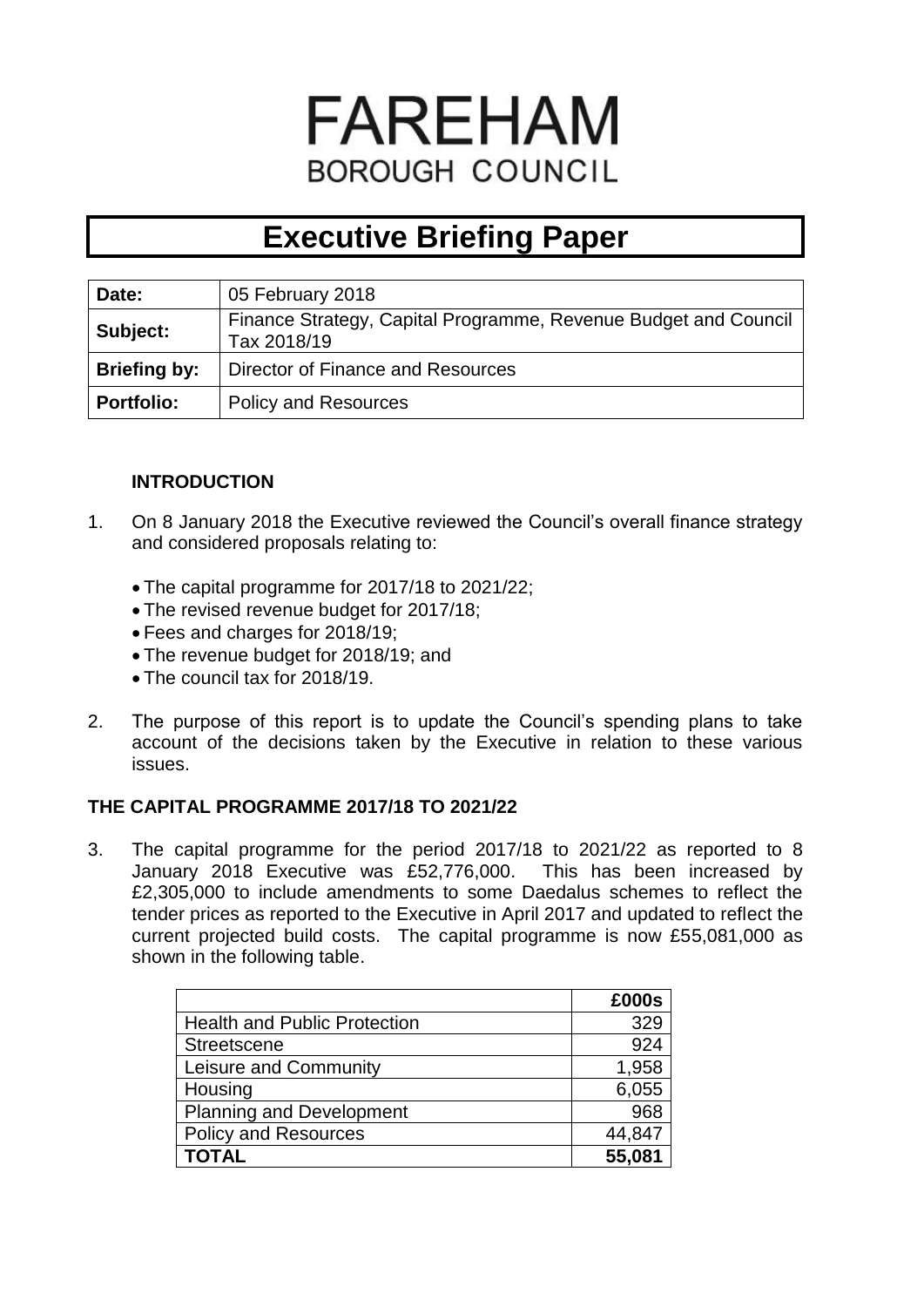4. It is anticipated that the programme will be financed from the following sources:

|                                         | £000s  |
|-----------------------------------------|--------|
| <b>Capital Receipts</b>                 | 2,842  |
| <b>Government Grants</b>                | 4,407  |
| Revenue Contribution to Capital schemes | 4,690  |
| <b>Capital Fund Account</b>             | 5,846  |
| <b>External Contributions</b>           | 3,027  |
| <b>Community Infrastructure Levy</b>    | 1,389  |
| <b>Borrowing</b>                        | 34,637 |
| <b>TOTAL</b>                            | 56,838 |

- 5. The programme and projected resources indicate that, by 31 March 2022, there could be a small surplus of capital resources of £1,757,000, which represents a contingency of 3.3% on the overall capital programme.
- 6. Importantly, the surplus assumes an estimate of future capital receipts as well as continued revenue contributions towards capital investment, totalling £7.2m. In the event that these resources do not materialise, the programme will become partly unfunded.

# **REVISED BUDGET 2017/18**

7. In January, the Executive considered in detail the revised budget for 2017/18, which totalled £8,616,700 and is no change when compared to the base budget for the current year.

# **SERVICE BUDGETS 2018/19**

8. The following table shows the service budgets resulting from the decisions of the Executive on 8 January 2018.

|                                            | <b>Base Budget</b><br>2018/19 |
|--------------------------------------------|-------------------------------|
| <b>Committees</b>                          | £                             |
| <b>Planning Committee</b>                  | 565,100                       |
| Licensing and Regulatory Affairs Committee | 501,500                       |
| <b>Executive - Portfolio Budgets</b>       |                               |
| - Leisure and Community                    | 2,378,000                     |
| - Housing                                  | 1,082,500                     |
| - Planning and Development                 | 170,200                       |
| - Policy and Resources                     | $-908,800$                    |
| - Health and Public Protection             | 2,207,600                     |
| - Streetscene                              | 4,773,300                     |
| <b>SERVICE BUDGETS</b>                     | 10,769,400                    |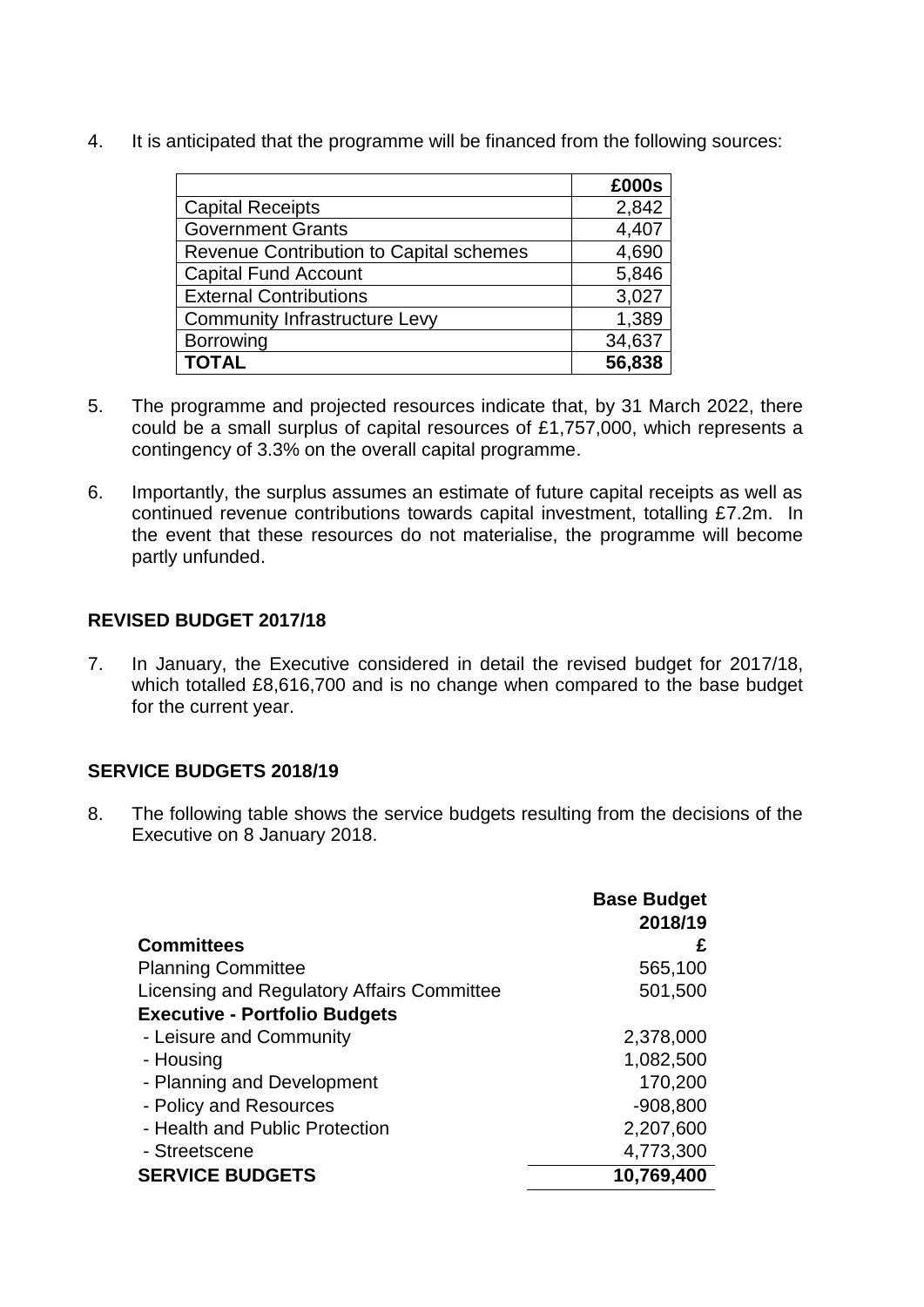#### **OTHER BUDGETS 2018/19**

9. After the January Executive changes were made to the Other Budgets total which will be -£2,328,900.

#### **THE OVERALL BUDGET POSITION FOR 2018/19**

- 10. Taking account of the information referred to in the preceding paragraphs, the overall total budget for 2018/19, detailed in Appendix A, is confirmed as £8,440,500.
- 11. This total is £176,200 below the base budget for 2017/18 of £8,616,700.

#### **THE AUTUMN STATEMENT AND GOVERNMENT SUPPORT**

- 12. In the 2015 Autumn Statement the Government announced funding plans for local authorities for the lifetime of this parliament which will see further reductions to funding of around 40% when compared to the support received in 2015/16.
- 13. As part of the statement the Government proposed a four-year settlement agreement that local authorities were encouraged to accept in order to give some certainty to financial planning through to 2019/20. Fareham accepted the proposal by demonstrating to the Government that there were efficiency plans in place to close the gap caused by reduced funding. 97% of local authorities accepted the four-year settlement.
- 14. Under the proposals, in 2018/19 and 2019/20, Fareham's Revenue Support Grant will be zero leaving only support from business rates and council tax available to fund revenue services.
- 15. In the Local Government Finance Settlement 2017 the referendum limits for local authorities were set out and council tax increases that exceed 3% would trigger a referendum. This is an increase from 2% on the previous year. However, the government has also allowed shire districts to raise their council tax by a maximum of £5 when compared to the previous level, before a referendum is triggered.
- 16. The amount of government support, including transitional grant, that the Council expects to receive in 2018/19 is £1,852,843 which is a reduction of £235,170 or 11% when compared to 2017/18. This is solely the amount of business rates we will be retaining.
- 17. The Finance Settlement 2017 also announced a Fair Funding Review that commenced in January 2018 with a view to implementing the new arrangements from the 2020/2021 financial year. With the outcome of this review unclear, it is important that the Council continues to identify and secure cash-releasing efficiencies each year in order to maintain the high level of service currently provided and continue to achieve its corporate priority to minimise council tax increases.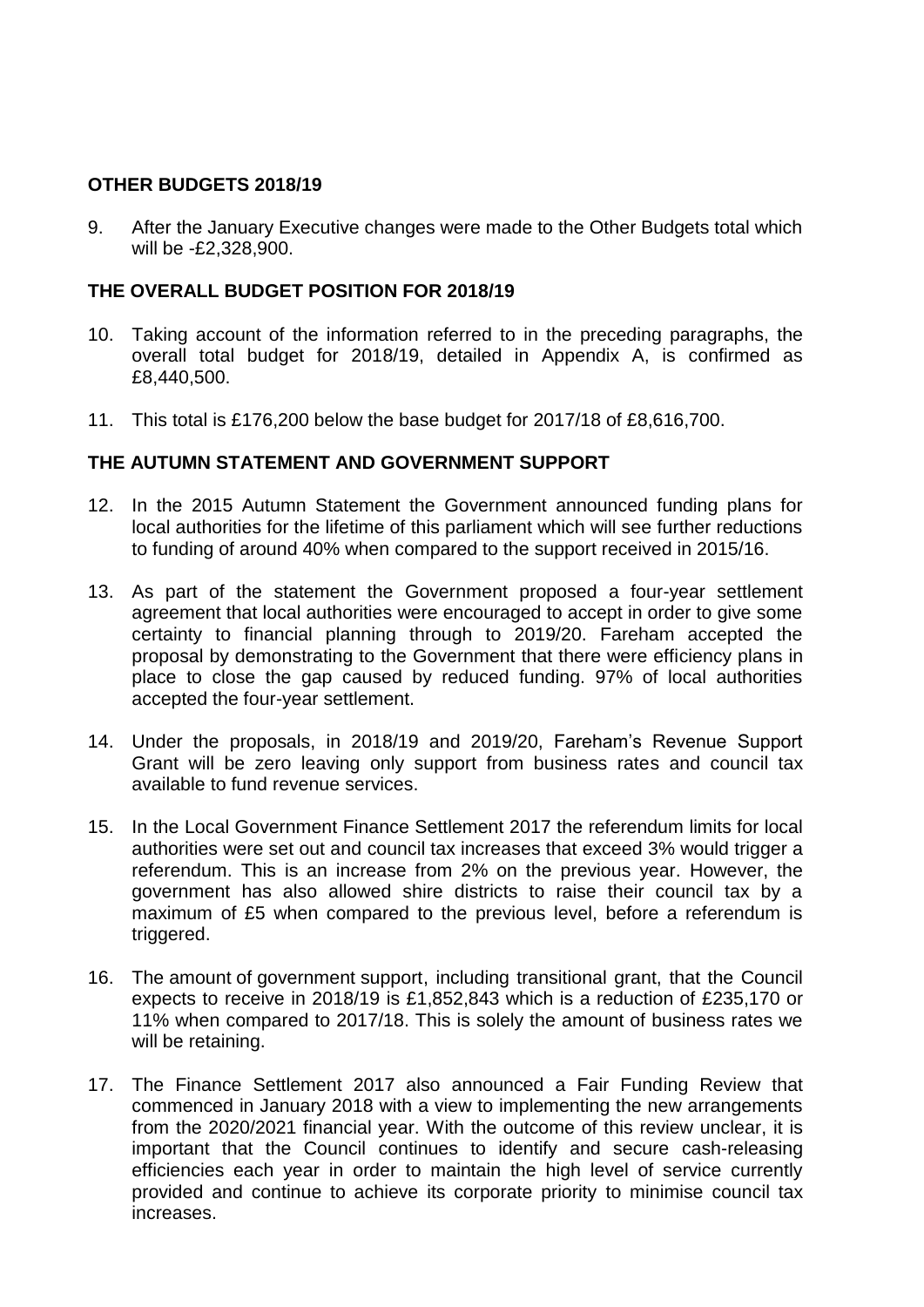#### **SPENDING RESERVE**

- 18. The spending reserve exists to cover unforeseen changes in revenue expenditure.
- 19. The current balance on the reserve stands at £4,140,000 which is £1,727,000 over the minimum required balance of 5% of Gross Expenditure as set out in the approved Medium Term Finance Strategy.
- 20. The Finance Strategy covers the period through to 2021/22 and is showing a projected shortfall of £1.3m in the final 3 years of the Medium Term Finance Strategy. It would be prudent and it is recommended that the surplus over the minimum 5% is left in the spending reserve in order that a balanced budget can be set for the next 4 years.
- 21. This position will be reviewed once the outcome of the Fair Funding Review is known for the 2020/21 financial year.

#### **COUNCIL TAX AND NATIONAL NON-DOMETIC RATE BASE**

- 22. The revised council tax base for 2017/18 is 42,371.6 Band D equivalent properties which is the same as the original estimate.
- 23. The council tax base for 2018/19 is 42,605.3 Band D equivalent properties.
- 24. The net rates payable from National Non-Domestic Rates for 2018/19 (after Transitional arrangements and reliefs) is £42,683,238.

#### **COUNCIL TAX FOR 2018/19**

25. With a net budget for 2018/19 of £8,440,500, government support of only £1,852,843 and the need to make a payment into collection fund balances of £25,538, the Executive recommends a council tax increase for 2018/19 of £5. This is shown in the following table:

|                                          | <b>Base</b><br><b>Budget</b><br>2017/18 | <b>Base</b><br><b>Budget</b><br>2018/19 | <b>Variation</b> |
|------------------------------------------|-----------------------------------------|-----------------------------------------|------------------|
|                                          |                                         | £                                       |                  |
| <b>Total Budget</b>                      | 8,616,700                               | 8,440,500                               | $-176,200$       |
| Less:                                    |                                         |                                         |                  |
| <b>Government Support</b>                | 2,088,023                               | 1,852,843                               | $-235,180$       |
| Use of Collection Fund surplus           | 89,984                                  | $-25,538$                               | $-115,522$       |
| <b>Transitional Grant</b>                | 73,631                                  | 0                                       | $-73,631$        |
| <b>Total due from Council Tax Payers</b> | 6,365,062                               | 6,613,195                               | $+248,133$       |
| Council Tax base                         | 42,371.6                                | 42,605.3                                |                  |
|                                          |                                         |                                         |                  |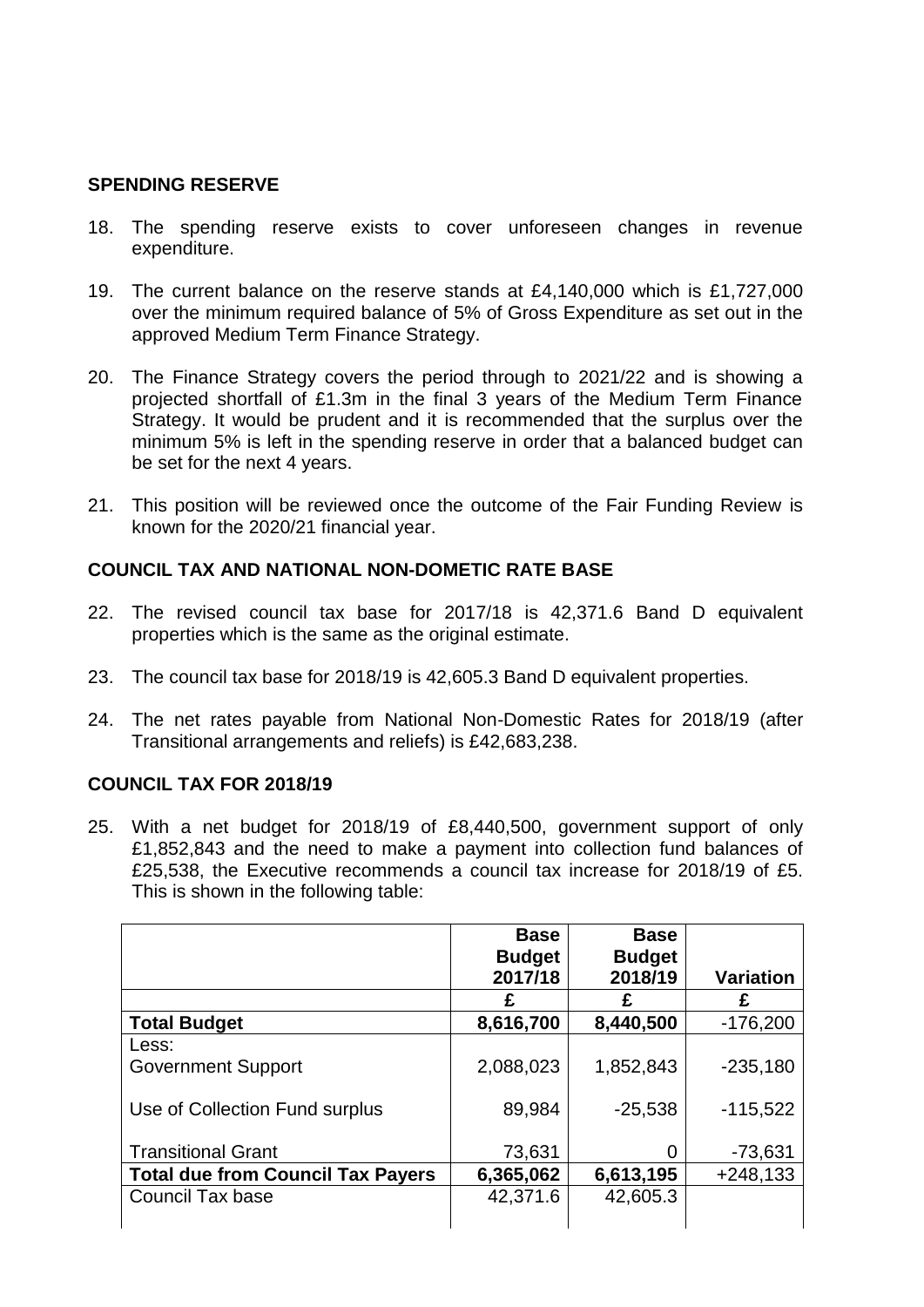| Council Tax (Band D) | £150.22  | £155.22  |  |
|----------------------|----------|----------|--|
| Cash Increase        | $+£5.00$ | $+£5.00$ |  |

- 26. The proposed council tax increase is within government referendum limits.
- 27. The overall income from taxpayers of £6,613,195 represents approximately 14% of the gross spend by the council for 2018/19 of £45.9million.

# **ASSURANCE STATEMENT BY THE CHIEF FINANCIAL OFFICER (CFO)**

- 28. Section 25 of the Local Government Act 2003 states that when the Council sets a budget for the forthcoming financial year, the CFO must report to the authority on the robustness of the budgets and the adequacy of the financial reserves.
- 29. The CFO is able to confirm that the Council's co-ordinated finance strategy allows the availability of resources to finance both capital and revenue expenditure to be considered at the same time. It provides the necessary flexibility to allow resources to be allocated to both capital and revenue and this has enabled the delivery of balanced budgets for both capital and revenue.
- 30. The CFO can also confirm the robustness of the approved budgets and therefore major variations in expenditure and income are not anticipated. However, a risk assessment has been carried out to highlight the impact of possible variations in the level of expenditure and income and by maintaining the spending reserve at a minimum of 5% of gross expenditure, resources should be in place to meet any variations that cannot be met from within the Council's overall budget.

#### **RISK ASSESSMENT**

- 31. While all spending plans can be met from within existing resources, growing financial pressures increase the risk that spending plans exceed desirable levels.
- 32. Also, the budget reflects the implications of the changing funding position from central Government as well as other more local budget pressures. These changes will continue to affect the Council's finances and it remains an important part of the overall Medium Term Finance Strategy to retain sufficient balances to cater for the unexpected in these uncertain times.
- 33. The council should continue to explore opportunities to increase income sources for the Council as well as review efficiency plans in order that balanced budgets can be made in future years.

# **CONCLUSION**

34. In making a recommendation to Council on the council tax for 2018/19, the Executive has evaluated the Council's overall financial position in relation to existing commitments, the level of resources and the projected financial position in the future; not just the overall budget position for next year.

# **Enquiries:**

For further information on this report please contact Neil Wood. (Ext 4506)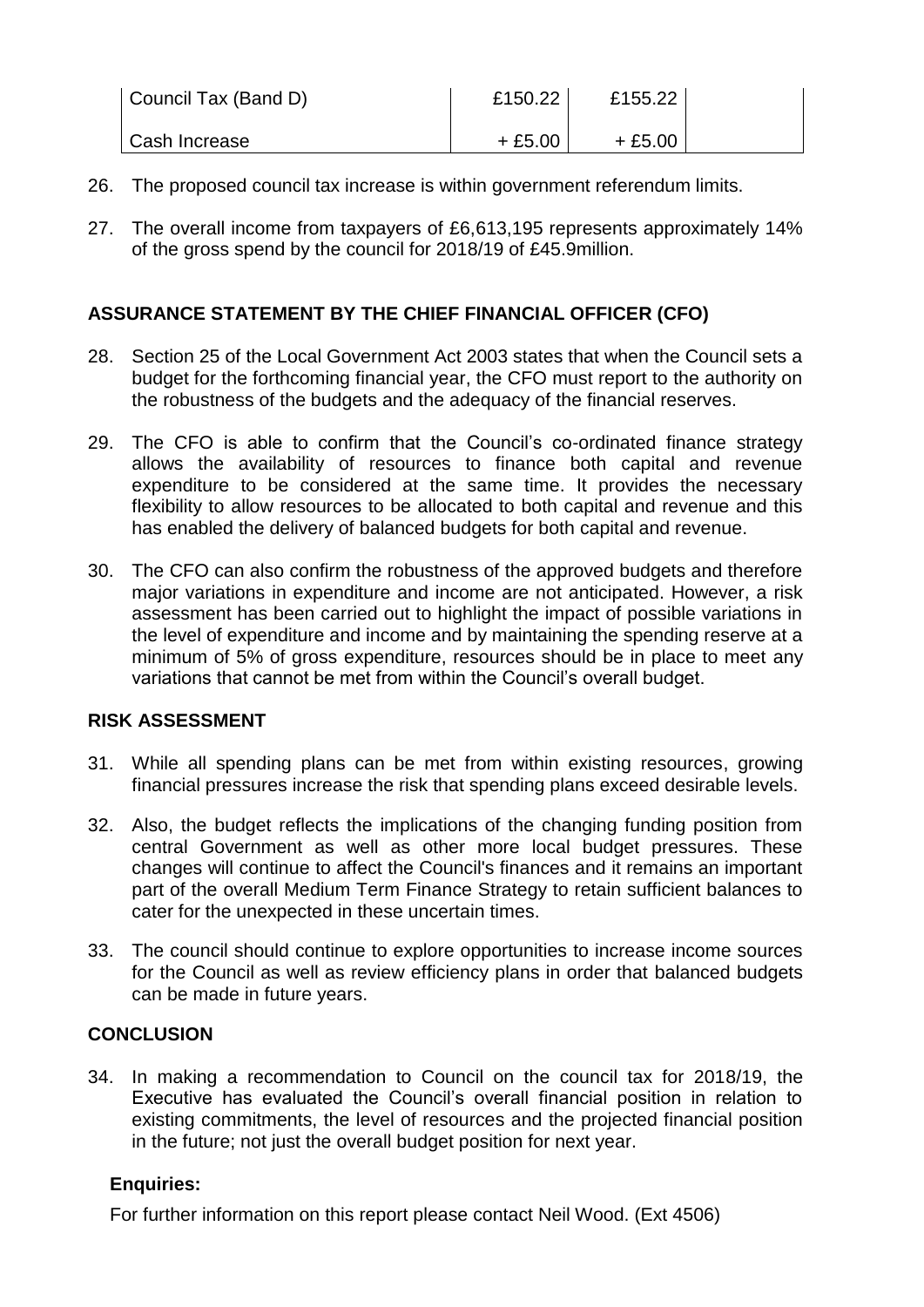# **APPENDIX A**

#### **ACTUAL REVENUE BUDGET FOR COUNCIL TAX 2018/19**

|                                                               | Variation                |                           |                       |                          | Variation              |
|---------------------------------------------------------------|--------------------------|---------------------------|-----------------------|--------------------------|------------------------|
|                                                               | <b>Budget</b><br>2017/18 | <b>Revised</b><br>2017/18 | <b>Base to</b><br>Rev | <b>Budget</b><br>2018/19 | <b>Base to</b><br>base |
|                                                               | £                        | £                         | £                     | £                        | £                      |
| Committees                                                    |                          |                           |                       |                          |                        |
| <b>Planning Committee</b><br>Licensing and Regulatory Affairs | 622,100                  | 728,100                   | 106,000               | 565,100                  | $-57,000$              |
| Committee                                                     | 481,000                  | 456,000                   | $-25,000$             | 501,500                  | 20,500                 |
| Executive - Portfolio Budgets                                 |                          |                           |                       |                          |                        |
| - Leisure and Community                                       | 2,543,800                | 2,707,800                 | 164,000               | 2,378,000                | $-165,800$             |
| - Housing                                                     | 1,024,400                | 848,300                   | $-176,100$            | 1,082,500                | 58,100                 |
| - Planning and Development                                    | 121,600                  | 420,700                   | 299,100               | 170,200                  | 48,600                 |
| - Policy and Resources                                        | 123,900                  | $-40,450$                 | $-164,350$            | $-908,800$               | $-1,032,700$           |
| - Health and Public Protection                                | 2,226,100                | 2,235,850                 | 9,750                 | 2,207,600                | $-18,500$              |
| - Streetscene                                                 | 4,657,800                | 4,670,200                 | 12,400                | 4,773,300                | 115,500                |
| <b>SERVICE BUDGETS</b>                                        | 11,800,700               | 12,026,500                | 225,800               | 10,769,400               | $-1,031,300$           |
| <b>Capital Charges</b>                                        | $-2,232,900$             | $-2,232,900$              | $\boldsymbol{0}$      | $-2,232,900$             | 0                      |
| <b>Capital Financing Costs</b>                                |                          |                           |                       |                          |                        |
| - Use of Housing Capital Receipts                             | $-60,000$                | $-96,100$                 | $-36,100$             | $-60,000$                | 0                      |
| - Direct Revenue Funding                                      | 1,200,000                | 1,200,000                 | 0                     | 1,125,000                | $-75,000$              |
| Minimum Revenue Position                                      | 362,900                  | 415,300                   | 52,400                | 680,900                  | 318,000                |
| <b>Interest on Balances</b>                                   | $-499,900$               | $-474,900$                | 25,000                | $-459,900$               | 40,000                 |
| Portchester Crematorium                                       | $-135,000$               | $-145,000$                | $-10,000$             | $-150,000$               | $-15,000$              |
| New Homes Bonus                                               | $-1,574,200$             | $-1,574,200$              | 0                     | $-962,000$               | 612,200                |
| Contribution to(+)/from(-) Reserves                           | $-244,900$               | $-502,000$                | $-257,100$            | $-270,000$               | $-25,100$              |
| <b>OTHER BUDGETS</b>                                          | $-3,184,000$             | $-3,409,800$              | $-225,800$            | $-2,328,900$             | 855,100                |
| <b>BUDGET TOTAL</b>                                           | 8,616,700                | 8,616,700                 |                       | 8,440,500                | $-176,200$             |
| <b>NET BUDGET</b>                                             | 8,616,700                | 8,616,700                 |                       | 8,440,500                | $-176,200$             |
|                                                               |                          |                           |                       |                          |                        |